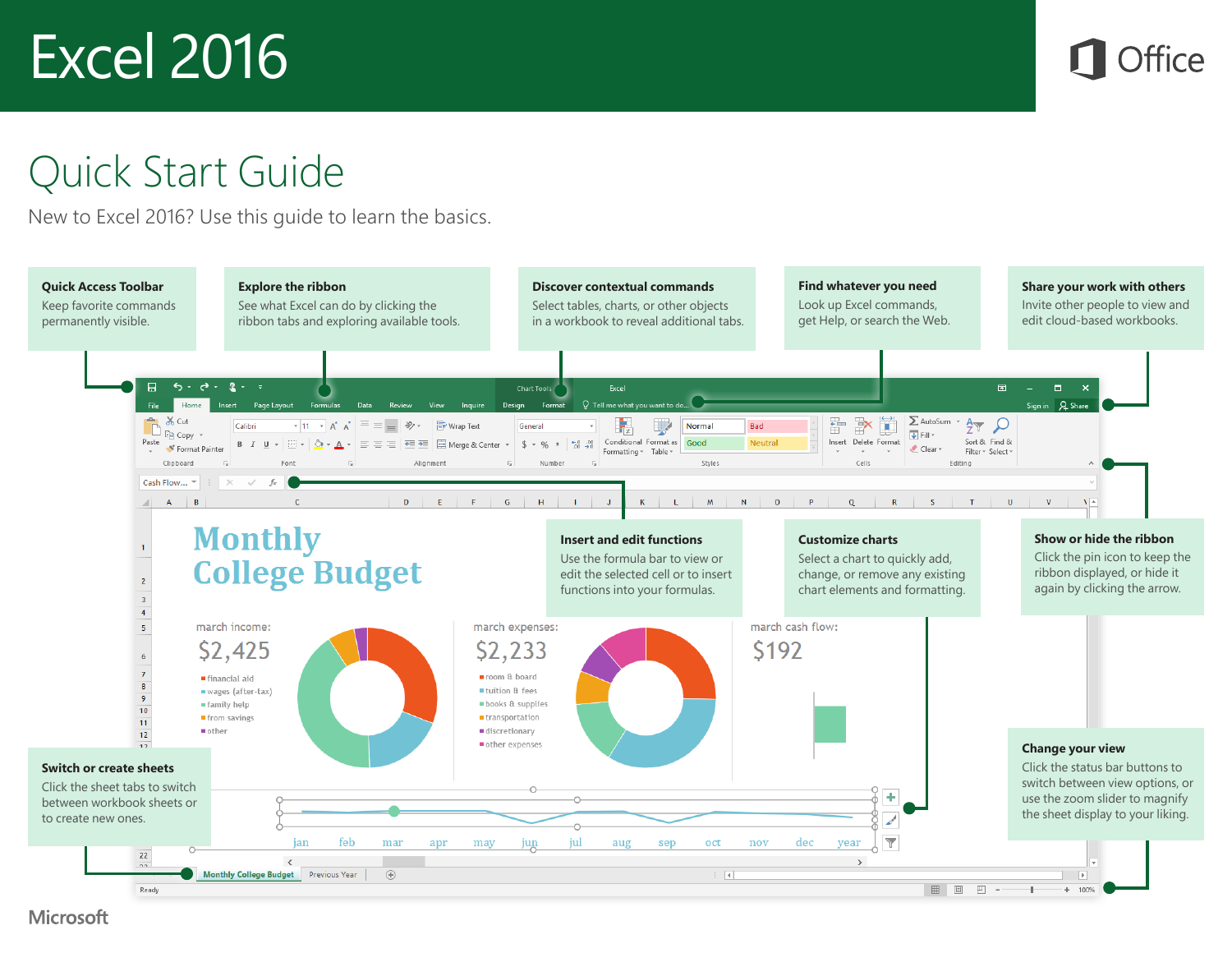

### Create something

Begin with a **Blank workbook** to get right to work. Or save yourself a bunch of time by selecting and then customizing a template that resembles what you need. Click **File** > **New**, and then select or search for the template you want.

|                                   | New                         |          |          |                            |            |                                                                                                                                                                                                            |
|-----------------------------------|-----------------------------|----------|----------|----------------------------|------------|------------------------------------------------------------------------------------------------------------------------------------------------------------------------------------------------------------|
| Info                              |                             |          |          |                            |            |                                                                                                                                                                                                            |
| New                               |                             |          |          |                            |            |                                                                                                                                                                                                            |
| Open                              | Search for online templates |          |          |                            |            | م                                                                                                                                                                                                          |
|                                   | Suggested searches:         | Business | Personal | Small Business<br>Industry | Calculator | Finance - Accounting<br>Lists                                                                                                                                                                              |
|                                   | $\overline{A}$<br>4         | B        | ċ        |                            |            | <b>Monthly</b>                                                                                                                                                                                             |
| Save<br>Save As<br>Print<br>Share | 1<br>$\overline{2}$         |          |          |                            | ₹          | <b>College Budget</b><br>manh income<br>minth assumption                                                                                                                                                   |
| Export                            | з<br>4                      |          |          | Take a<br>tour             |            | \$2,425<br>\$2,233<br><b>Contract</b><br>· Installation<br><b>Kindler &amp; Road</b><br><b>Forest School</b><br><b>Kingdom Mc Location</b><br>a turn too<br><b>All and Call Card</b><br>A Southern Country |

## Stay connected

Need to work on the go and across different devices? Click **File** > **Account** to sign in and access your recently used files anywhere, on any device, through seamless integration between Office, OneDrive, OneDrive for Business, and SharePoint.



## Find recent files

Whether you only work with files stored on your PC's local hard drive or you roam across various cloud services, clicking **File** > **Open** takes you to your recently used workbooks and any files that you may have pinned to your list.



## Discover contextual tools

Select relevant objects in your workbook to make contextual commands available. For example, clicking a chart element displays the **Chart Tools** tab with options for the **Design** and **Format** of a selected chart.

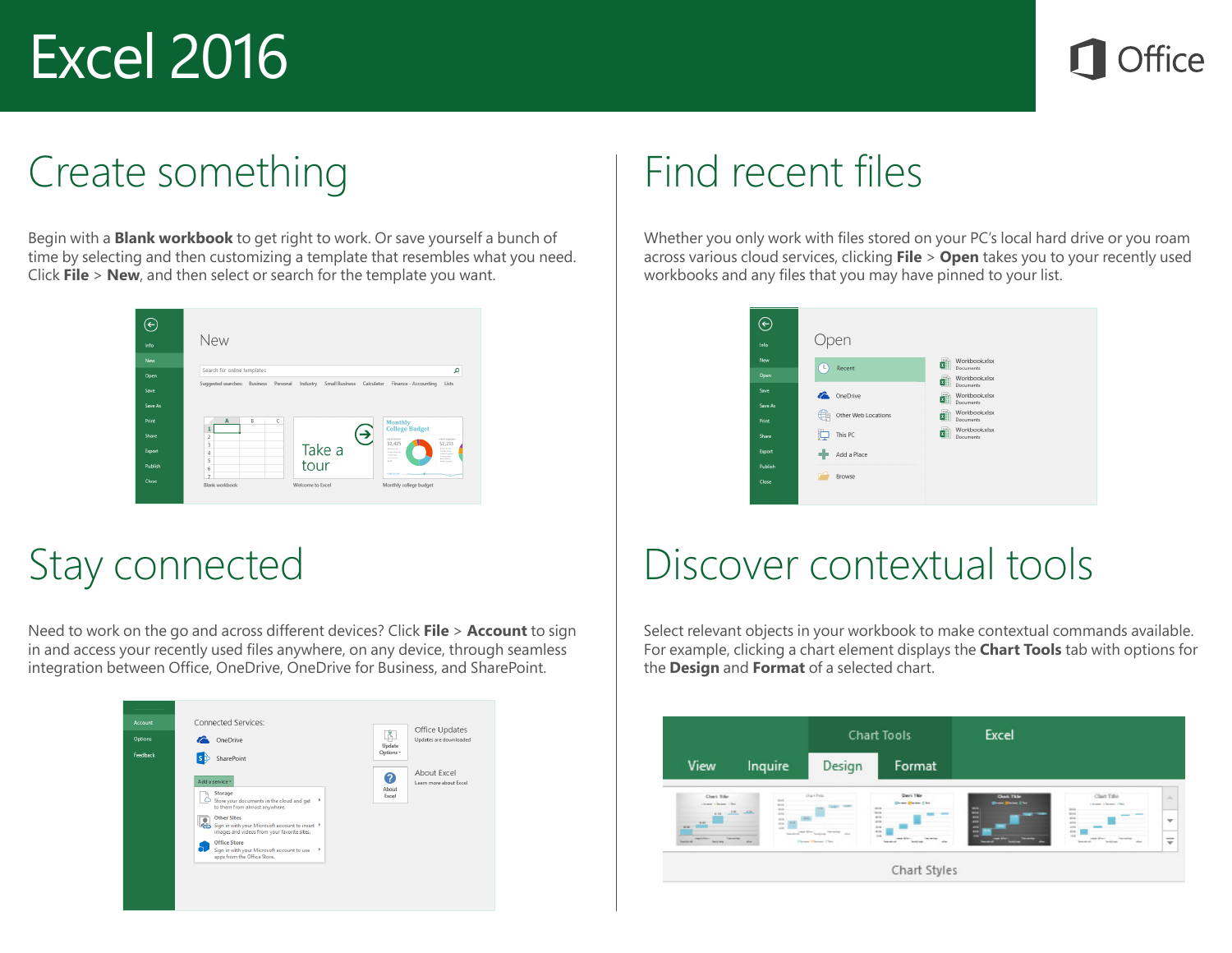## Share your work with others

To invite others to view or edit your workbooks in the cloud, click the **Share** button in the top right corner of the app window. In the **Share** pane that opens, you can get a sharing link or send invitations to the people you select.

| Invite people                                                                                       |  |       |
|-----------------------------------------------------------------------------------------------------|--|-------|
| <b>Malorie Potwin</b>                                                                               |  | EB    |
| Can edit                                                                                            |  |       |
|                                                                                                     |  |       |
| Malorie, please have a look at these latest changes.<br>Need your feedback by the end of this week! |  |       |
| Katie Jordan                                                                                        |  | Share |

## Manage data with Excel tables

You can choose to format any range of cells in your current workbook as an Excel table. Excel tables let you analyze and easily manage a group of related data independently from the other rows and columns in your workbook.

### **Home Inventory**

| $Item \nightharpoonup k$ | $\overline{\mathbf{v}}$<br>Area | Model $\overline{\mathbf{v}}$ | <b>ID Number</b> | <b>Purchased</b> | <b>Price</b><br>l v | Value<br>$\overline{\phantom{a}}$ |
|--------------------------|---------------------------------|-------------------------------|------------------|------------------|---------------------|-----------------------------------|
|                          | Living Room                     | Manufacturer 1                | 33XCBH3          | 5/2/2015         | \$2,000.00          | \$2,000.00                        |
| 2                        | <b>Home Office</b>              | Manufacturer 2                | 55-678B          | 11/6/2014        | \$1,500.00          | \$1,000.00                        |
| 3                        | Living Room                     | Manufacturer 3                | 7865SS-J3        | 3/15/2012        | \$560.00            | \$550.00                          |
| 4                        | <b>Dining Room</b>              | Manufacturer 4                | 768087           | 6/1/2015         | \$240.00            | \$200.00                          |
| 5                        | <b>Family Room</b>              | Manufacturer 5                | 80-JBNR          | 8/19/2015        | \$300.00            | \$290.00                          |
| <b>TOTALS</b>            | <b>INVENTORY ITEMS: 5</b>       |                               |                  |                  | \$4,600.00          | \$4,040.00                        |

## Insert functions, build formulas

On the **Formulas** tab, click **Insert Function** to display the **Insert Function** dialog box. Here, you can search for and insert functions, look up the correct syntax, and even get in-depth Help about how your selected functions work.

| File     | Home.  | Insert      |               | Page Layout             |                          | Formulas | <b>Data</b>                                                    | Review | View                                  | Inquire |
|----------|--------|-------------|---------------|-------------------------|--------------------------|----------|----------------------------------------------------------------|--------|---------------------------------------|---------|
| $f_X$    |        |             |               |                         |                          |          | $ \mathsf{Q} $                                                 | llθ l  | $\mathbf{L}$                          |         |
| Insert   |        |             |               |                         |                          |          | AutoSum Recently Financial Logical Text Date & Lookup & Math & |        | More                                  | Name    |
| Function | $\tau$ | Used $\tau$ | $\mathcal{L}$ | <b>Contract State</b>   | $\overline{\phantom{a}}$ |          |                                                                |        | Time ▼ Reference ▼ Trig ▼ Functions ▼ | Manager |
|          |        |             |               | <b>Function Library</b> |                          |          |                                                                |        |                                       |         |

| <b>Insert Function</b>                                                                                                                                             | 7      | $\times$ |
|--------------------------------------------------------------------------------------------------------------------------------------------------------------------|--------|----------|
| Search for a function:                                                                                                                                             |        |          |
| Type a brief description of what you want to do and then<br>click Go                                                                                               | Go     |          |
| Or select a category: Most Recently Used<br>$\checkmark$                                                                                                           |        |          |
| Select a function:                                                                                                                                                 |        |          |
| <b>SUM</b><br>AVERAGE<br>IF<br><b>HYPERLINK</b><br><b>COUNT</b><br><b>MAX</b><br><b>SIN</b>                                                                        |        | ́        |
| AVERAGE(number1,number2,)<br>Returns the average (arithmetic mean) of its arguments, which can be<br>numbers or names, arrays, or references that contain numbers. |        |          |
| Help on this function<br>ок                                                                                                                                        | Cancel |          |